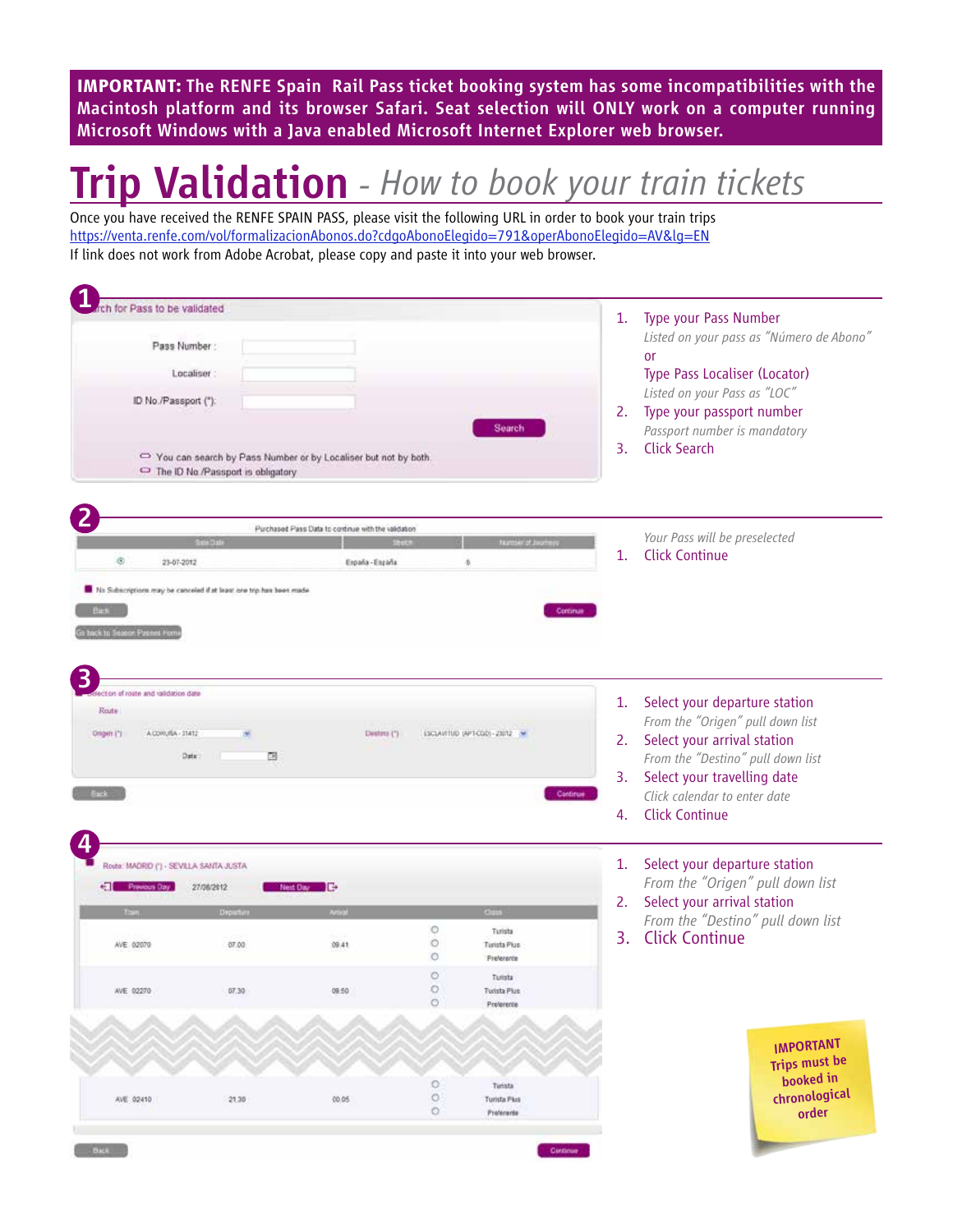# Trip Validation *- How to book your train tickets*

| HAR MADRID (*) - SEVILLA SANTA JUSTA                                                                                                                                                  | Check "Select Seat" if you want to select<br>1.                                   |
|---------------------------------------------------------------------------------------------------------------------------------------------------------------------------------------|-----------------------------------------------------------------------------------|
| Date: 27-09-2012 Point of Departure: PTA ATOCHA Deathratton: SEVILLA SJ                                                                                                               | your own seat. Leave blank if you prefer                                          |
| Ospartine<br>Clini<br><b>DOCT</b><br><b>EDITE</b>                                                                                                                                     | the system to asign you a seat<br>Frice (4)                                       |
| 02110 A2110<br>11.00<br>13.30<br>Turista<br>RENFE Spain Pass                                                                                                                          | This option is not always available<br>0.00<br><b>Click Continue</b><br>2.        |
| Turel is your own whistchar m the subwed journey.                                                                                                                                     |                                                                                   |
| <b>O</b> ATENDO Request: Disabled people                                                                                                                                              | <b>V</b> Request Assistance                                                       |
| Select Seat<br>[7] A flat anticong your payment inclined, a stagram of the event available for selection will come up on screen of the entirely processes.                            |                                                                                   |
| <b>Eack</b>                                                                                                                                                                           | Continue                                                                          |
| <b>Outward: 11.00</b>                                                                                                                                                                 | Click the seat of your choice<br>1.                                               |
| Madrid-Puerta de Atocha                                                                                                                                                               | Sevilla Santa Justa<br>To move from car to car, click the car image               |
| Preferente<br>Preferente<br>Clul<br>`********```********<br>ñ Oc                                                                                                                      | Cafetería<br>on top                                                               |
| Turista<br>Turista<br>Turista<br>Turista                                                                                                                                              | <b>Click Acceptar</b><br>2.                                                       |
| Coccupied<br>Free<br>84 84 104 114 124 134 144<br><b>58 X</b><br>×<br>88 88 108 118 128 138 148<br>(8C (9C (9C 11C 12C 13C 14C<br>×                                                   |                                                                                   |
| 80 10 100 110 120 140<br>Carriage 6: 09D - Window                                                                                                                                     | Aceptar                                                                           |
|                                                                                                                                                                                       |                                                                                   |
| witation has been compated correctly                                                                                                                                                  | Click print to get your tickets<br>1.                                             |
|                                                                                                                                                                                       | Tickets will be on Adobe Acrobat format                                           |
| . The following tickets have been formalised.                                                                                                                                         | 2. If you want this purchase information<br>sent to your mobile phone enter it on |
|                                                                                                                                                                                       | the box Mobile Phone (*) and then click<br><b>Lighting</b>                        |
| 27-08-2012<br>A2110<br>11.05/13.30<br>7643400284060<br>Turista<br>5/090                                                                                                               | Send SMS<br><b>Frint</b>                                                          |
| Carriage: 6 - Turista<br>Seat selected:<br>- B Route PTAATOCHA - SEVILLA SJ<br>The purchase data have been sent to your e-mail. Do you want us to send you an SMS at no further cost? |                                                                                   |
| Send SMS<br>Mobile phone (")                                                                                                                                                          |                                                                                   |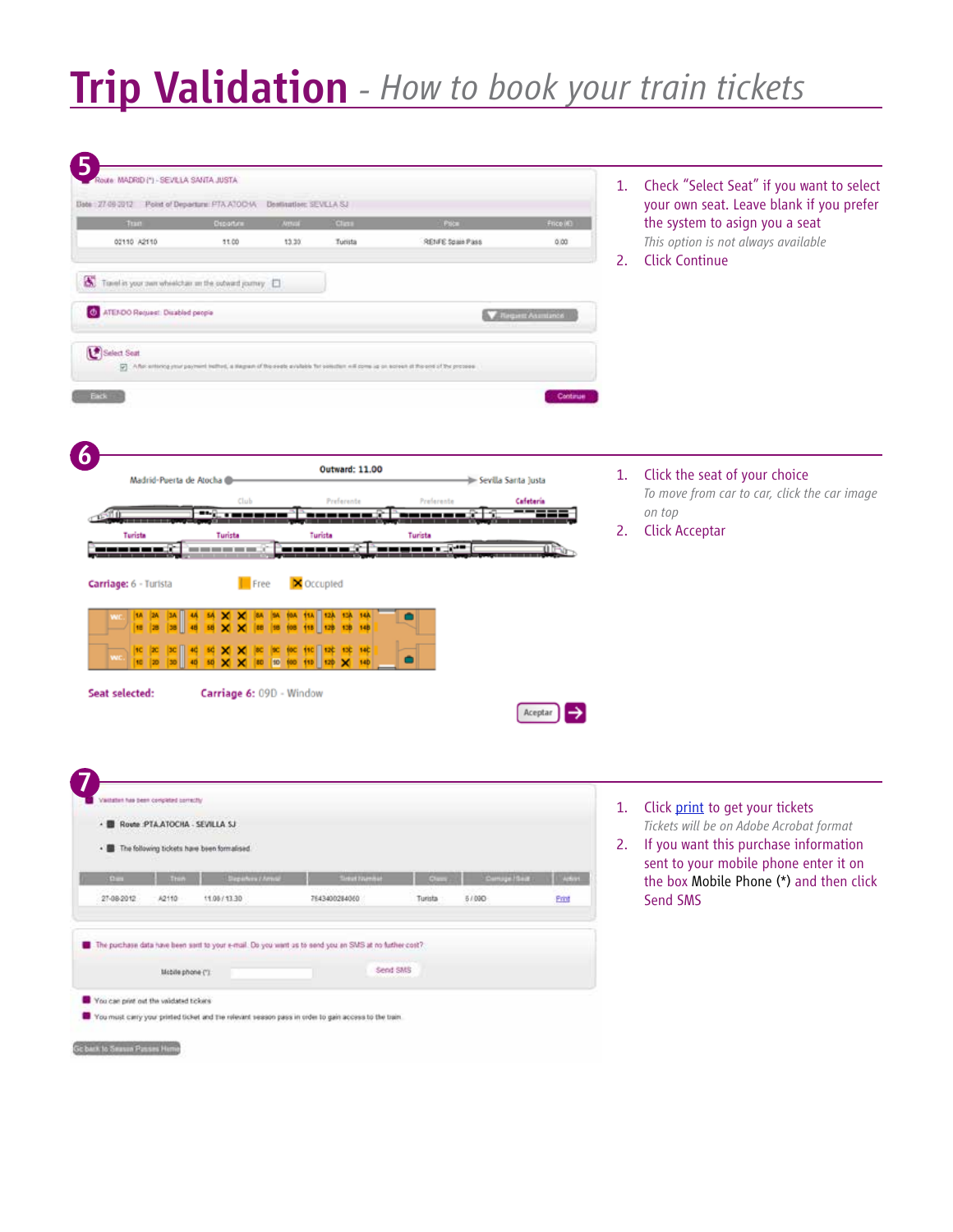# Trip Validation *- How to book your train tickets*

| Num. Billete:<br>Localizador:<br><b>RENFE SPAIN PASS</b><br>CombinadoCercanias:<br>TICKET+RESERVATION<br><b>EFAUR</b>                                                                                                                                                                                                                                                                                                                                                                                                                                                                                                                                 | rente                                                                                                                                                                                                                                                                                                                                                                                                                                                                                                                                                                                                                                                                                                                                     | Print your ticket<br>1.<br>If possible save the ticket into your computer<br>hard drive. |
|-------------------------------------------------------------------------------------------------------------------------------------------------------------------------------------------------------------------------------------------------------------------------------------------------------------------------------------------------------------------------------------------------------------------------------------------------------------------------------------------------------------------------------------------------------------------------------------------------------------------------------------------------------|-------------------------------------------------------------------------------------------------------------------------------------------------------------------------------------------------------------------------------------------------------------------------------------------------------------------------------------------------------------------------------------------------------------------------------------------------------------------------------------------------------------------------------------------------------------------------------------------------------------------------------------------------------------------------------------------------------------------------------------------|------------------------------------------------------------------------------------------|
| Abono: 7239500279975<br>6/6<br>PTA.ATOCHA<br>27/08/2012<br>Salida<br><b>SEVILLA SJ</b><br>27/08/2012<br>Llegada<br><b>AVE</b><br>02110<br>Turista<br>6<br>Coche<br>Plaza: 09D<br>ID No.: 21843****<br>MANDATORY MUST BRING YOUR TICKET WITH THE PRINTED RENFE ASSOCIATED WITH SPAIN PASS<br>TICKET TO GAIN ACCESS TO TRAIN.<br>08:55 09/08/2012                                                                                                                                                                                                                                                                                                       | 11.00<br>13.30                                                                                                                                                                                                                                                                                                                                                                                                                                                                                                                                                                                                                                                                                                                            |                                                                                          |
| Mantenga la integridad de toda la hoja, sin cortar ninguna de las zonas impresas.<br><b>EXTRACTO DE LAS CONDICIONES DE VIAJE</b><br>-Este billete constituye su contrato de transporte, consérvelo hasta<br>el fin del viaje.<br>- Renfe tiene establecidos diferentes compromisos de puntualidad<br>y calidad en todos sus trenes, en caso de incumplimiento de éstos,<br>tendrá derecho a la indemnización correspondiente.<br>- Equipaje máximo: 3 bultos; sin superar en su conjunto 20 Kg, ni<br>250 cm (largo+ancho+alto).<br>- Servicio cubierto por S.O.V. y S.R.C.<br>- Condiciones Generales de los Contratos de Transporte<br>www.renfe.es | Tasa de Seguridad, S.O.V., S.R.C. e I.V.A. Incluidos 0505261325 C.I.F.: Q-2801659J<br>Spain Pass<br>Spanish Railway Operato<br><b>CONDICIONES DE USO</b><br>· Deberá llevar obligatoriamente el billete impreso junto con Renfe<br>Spain Pass para acceder al tren.                                                                                                                                                                                                                                                                                                                                                                                                                                                                       |                                                                                          |
| Si desea presentar este billete como factura, cumplimente los siguientes<br>datos<br>renfe C.I.F.: Q-2801659J Avda de Pio XII. 110 - 28036 Madrid<br><b>DATOS DEL CLIENTE</b>                                                                                                                                                                                                                                                                                                                                                                                                                                                                         | · Puede hacer la reserva de su plaza en www.renfe.com, una agencia<br>de viajes autorizada o en la estación.<br>· La reserva de plaza permite comenzar su viaje en cualquier<br>estación de Cercanías de origen y finalizar el viaje en cualquier<br>estación de Cercanías de destino.<br><b>CONDITIONS OF USE</b><br>. To board the train, you must always carry on your person both your<br>Renfe Spain Pass and your reservation.<br>. You can reserve your seat on www.renfe.com, authorised travel<br>agencies or at station.<br>· This ticket reservation allows you to connect with commuter trains.<br>Start your trip from any commuter station at the city of departure<br>and finalize it at any destination commuter station. |                                                                                          |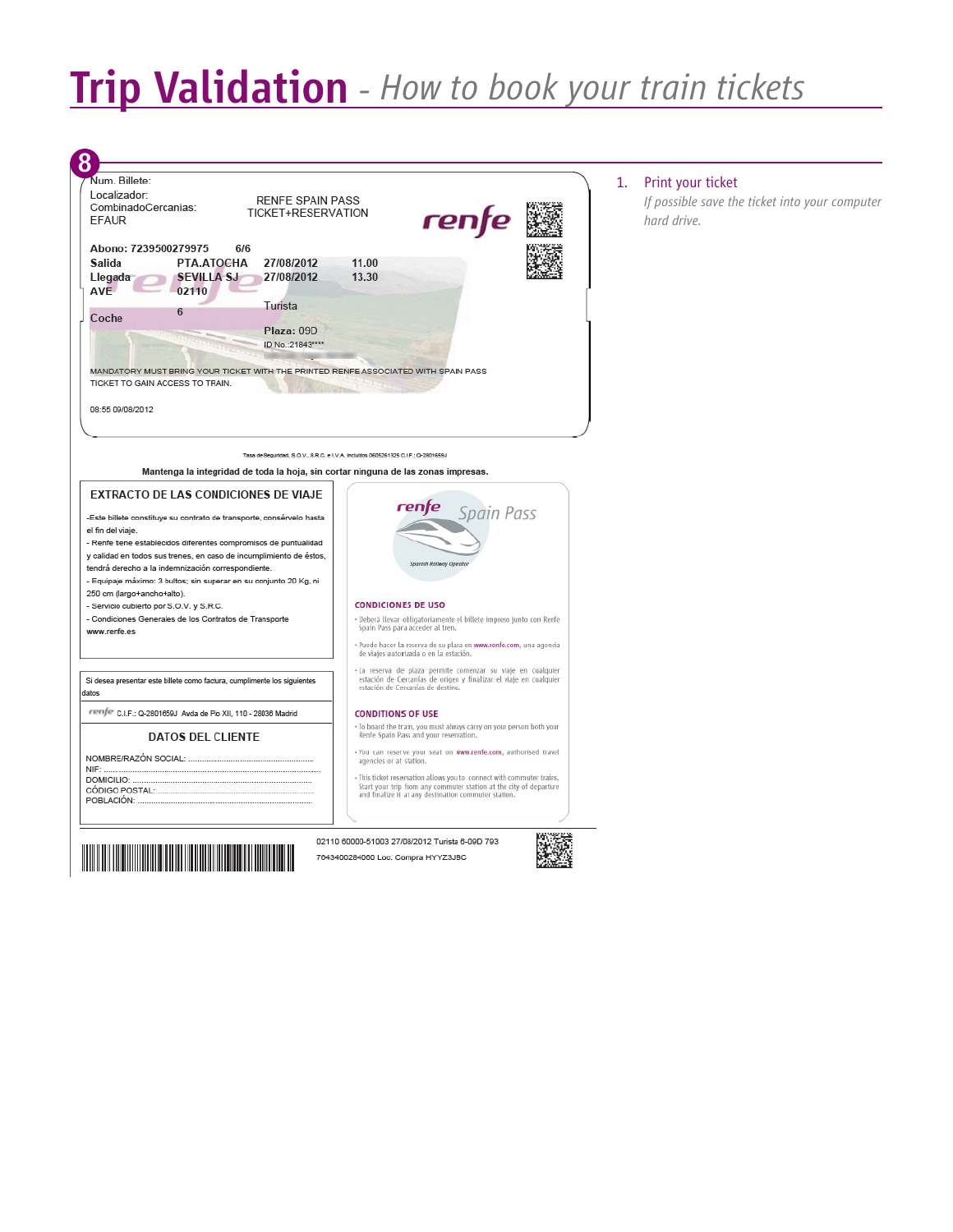# Trip Cancellation *- How to cancel your train tickets*

If you whish to cancel one of your already booked train tickets, please visit the following URL https://venta.renfe.com/vol/busquedAnulacionBillete.do?cdgoAbonoElegido=791&operAbonoElegido=AV&lg=ES If link does not work from Adobe Acrobat, please copy and paste it into your web browser.

| for Pass to be Cancelled                                                                   |                                                                                                                 | 1.       | Type your ticket number                                       |
|--------------------------------------------------------------------------------------------|-----------------------------------------------------------------------------------------------------------------|----------|---------------------------------------------------------------|
|                                                                                            |                                                                                                                 |          | Listed on your ticket as "Num. Billete"                       |
| Ticket Number<br>12345678912345                                                            |                                                                                                                 |          | 2. Enter your travelling date                                 |
| Date<br>27-08-2012                                                                         |                                                                                                                 |          | Click calendar icon to enter date                             |
|                                                                                            |                                                                                                                 | 3.       | Type your passport number ID No (*)                           |
| ID. No. (*) :<br>123456789                                                                 | Search                                                                                                          | 4.       | <b>Click Search</b>                                           |
|                                                                                            | ○ You must indicate the number of the ticket you want to cancel and the purchaser's ID No.                      |          |                                                               |
| to be earnested                                                                            |                                                                                                                 |          |                                                               |
|                                                                                            |                                                                                                                 |          | Your ticket information will be displayed                     |
| Ticket Number : 123456576789090                                                            | Passenger Price : 00.00                                                                                         | 1.       | <b>Click Continue</b>                                         |
| Route: MADRID-PUERTA DE ATOCHA - SEVILLA SANTA JUSTA                                       | Price Status : 60.00                                                                                            |          |                                                               |
| Departure date: 27-08-2012                                                                 | Administration Fees (Passenger) : €0.00                                                                         |          |                                                               |
| Train: AVE<br>Departure / Arrival : 11:00 - 13:30                                          | Administration Fees (Status): €0.00<br>Payment Method:                                                          |          |                                                               |
| Carriage / Seat: 0006 / 09D                                                                |                                                                                                                 |          |                                                               |
|                                                                                            |                                                                                                                 |          |                                                               |
| » Check the data of the ticket to be cancelled and click onContinueto continue the process |                                                                                                                 |          |                                                               |
| <b>Back</b>                                                                                |                                                                                                                 | Continue |                                                               |
|                                                                                            |                                                                                                                 |          |                                                               |
|                                                                                            |                                                                                                                 |          |                                                               |
|                                                                                            |                                                                                                                 |          |                                                               |
|                                                                                            |                                                                                                                 |          |                                                               |
| Result of the cancellation of the tickets and the printing of the receipts                 |                                                                                                                 | 1.       | Click Print Receipts to get your<br>cancellation confirmation |
| The ticket has been cancelled correctly.                                                   |                                                                                                                 |          |                                                               |
|                                                                                            |                                                                                                                 |          | Receipt will be on Adobe Acrobat format                       |
|                                                                                            | You can print out the canceliation receipts by clicking on the "imprimir Justificantes" (Print Receipts) button |          |                                                               |
|                                                                                            |                                                                                                                 |          |                                                               |
|                                                                                            |                                                                                                                 |          |                                                               |
|                                                                                            | <b>Print Receipts</b>                                                                                           |          |                                                               |
|                                                                                            |                                                                                                                 |          |                                                               |
|                                                                                            |                                                                                                                 |          |                                                               |
|                                                                                            |                                                                                                                 |          | 1. Print your ticket cancellation                             |
| ren<br>PASS RENFE                                                                          | CANCELLATION OF EXECUTION OF SPAIN<br>09/08/2012 21:00                                                          |          | confirmation                                                  |
|                                                                                            |                                                                                                                 |          | If possible save the cancellation confirma-                   |
|                                                                                            |                                                                                                                 |          | tion into your computer hard drive.                           |
| PETICIÓN DEL CLIENTE                                                                       |                                                                                                                 |          |                                                               |
| FECHA:<br>24/07/2012                                                                       | TREN:<br>02110                                                                                                  |          |                                                               |
| MADRID-                                                                                    | CLASE:                                                                                                          |          |                                                               |
| TRAYECTO<br>PUERTA DE<br>60000<br><b>ATOCHA</b>                                            | Turista<br>COCHE:<br>0006                                                                                       |          |                                                               |
| <b>SEVILLA</b><br>51003                                                                    | 09D<br>PLAZA:                                                                                                   |          |                                                               |
| <b>SANTA JUSTA</b>                                                                         |                                                                                                                 |          |                                                               |
|                                                                                            |                                                                                                                 |          |                                                               |
|                                                                                            |                                                                                                                 |          |                                                               |
|                                                                                            |                                                                                                                 |          |                                                               |
| TARIFA:                                                                                    |                                                                                                                 |          |                                                               |
|                                                                                            | PRECIO DE LA TARIFA:<br>0,00                                                                                    |          |                                                               |
|                                                                                            | <b>GASTOS DE ANULACION:</b><br>0,00                                                                             |          |                                                               |
|                                                                                            | $0.00 -$                                                                                                        |          |                                                               |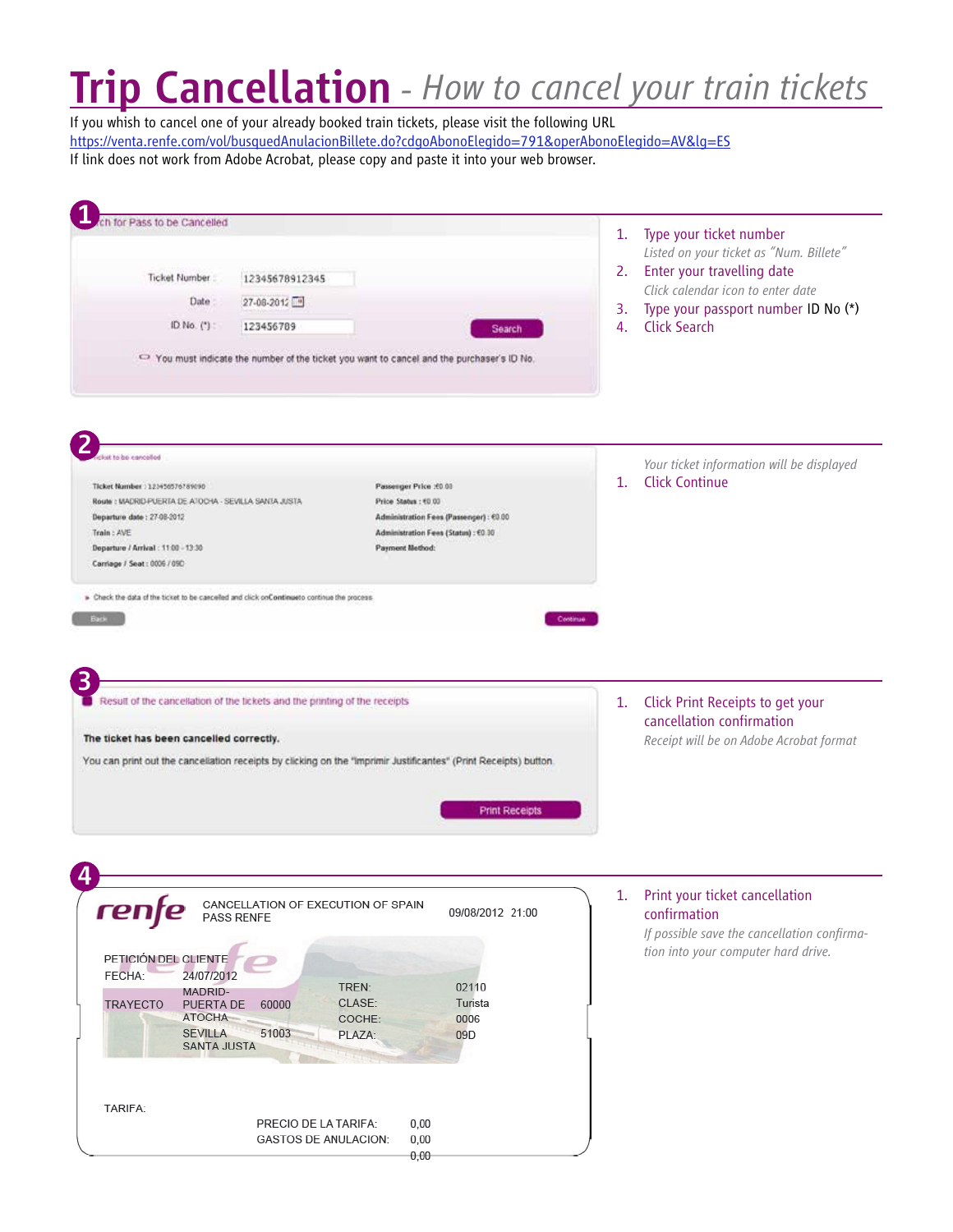# Pass Query *- See all your train trips*

If you whish to print an already booked train ticket or check the status of all your train tickets, please visit the following URL https://venta.renfe.com/vol/consultAbonos.do?cdgoAbonoElegido=791&operAbonoElegido=AV&lg=EN If link does not work from Adobe Acrobat, please copy and paste it into your web browser.

| h for Pass to be validated                                                                          |        | Type your Pass Number                                         |
|-----------------------------------------------------------------------------------------------------|--------|---------------------------------------------------------------|
| Pass Number:                                                                                        |        | Listed on your pass as "Número de Abono"<br><b>or</b>         |
| Localiser:                                                                                          |        | Type Pass Localiser (Locator)<br>Listed on your Pass as "LOC" |
| ID No./Passport ("):                                                                                | Search | Type your passport number<br>Passport number is mandatory     |
|                                                                                                     |        | Click Search                                                  |
| You can search by Pass Number or by Localiser but not by both.<br>The ID No./Passport is obligatory |        |                                                               |

| Ticket Number                                         | tive                       | <b>EMR</b>            | Standard Activity                                             | <b>ESSA</b>                 | <b>Correct / Seat</b>  | <b>Status</b> |
|-------------------------------------------------------|----------------------------|-----------------------|---------------------------------------------------------------|-----------------------------|------------------------|---------------|
| ā<br>123456576709090                                  | 62129                      | 27-07-2012            | $1210 - 13.42$                                                | Tureta                      | 10037028               | ٧             |
| <b>DOGETATATION</b><br>る                              | iéru.                      | 28-87-2012            | 1244-1330                                                     | .<br>Turists                | 00081009               | W.            |
| ð<br>123456576709090                                  | 1.177<br>13922             | ATLANTA<br>29-07-2012 | 11:50 - 14:52                                                 | <b>SALES</b><br><b>UNCA</b> | 00017838               | ý.            |
| ê.<br>120456576709090                                 | sago?                      | 31-07-2012            | 10.05 - 15:45                                                 | <b>USCA</b>                 | 30111140               | آلأ           |
| 123456576709090<br>ā                                  | cus:<br>$-11.1$            | 01-08-2012            | <b>CONTRACTOR</b><br>18:50 - 22:26                            | 42241655<br>Turata<br>100a  | 1110.000<br>0008 / 054 | ÿ.<br>04/00   |
| 123456376789090<br>and the product of the first state | <b>IT IS</b><br>82110<br>. | 27-08-2012            | 699441915<br>$11:50 - 13:30$<br>the family of all an analysis | Turnite<br>----             | 00061080               | 振             |

*A list of all your confirmed train tickets will be displayed.*

*Canceled tickets will show in red*

1. Click the  $\triangleq$  icon next to the ticket that you want to print